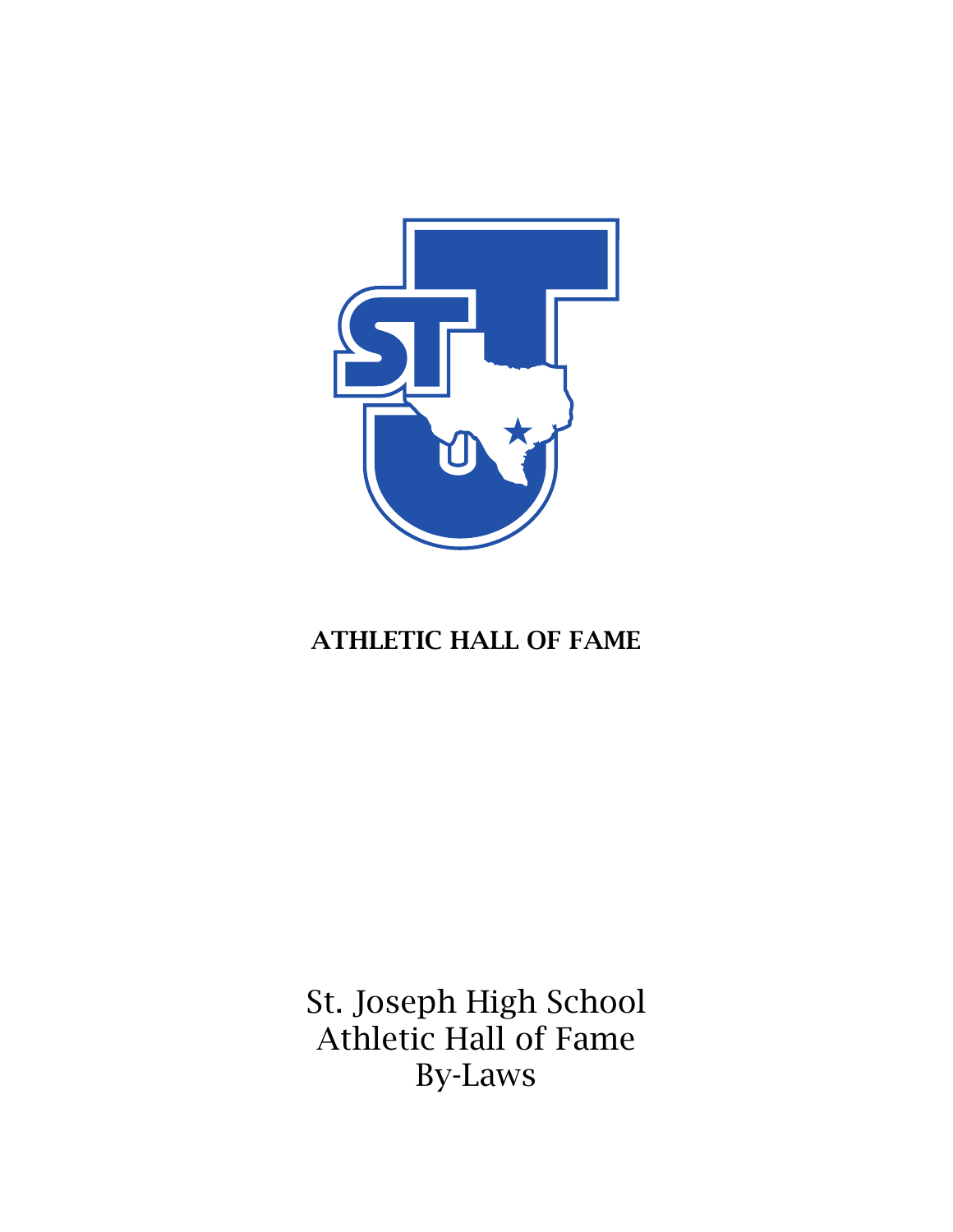## PURPOSE

The purpose of the St. Joseph High School Athletic Hall of Fame is to honor the rich heritage of excellence and tradition of Flyer athletics. It will recognize the coaches, teams and individual athletes that made significant contributions to the various athletic programs at St. Joseph High School.

# CRITERIA

All nominees must have exemplified the highest standards of sportsmanship, ethical conduct and character expected of a St. Joseph High School Flyer. A person may be nominated posthumously. There will be three categories to consider for selection into the Athletic Hall of Fame.

#### Athlete

Individuals who distinguished themselves as athletes while at St. Joseph High School may be submitted as nominees. The individual should be considered for their contribution to their team, as well as their personal talents. Their achievements may include individual records and awards. (All-State, All District, etc.) Other criteria may include any athletic post Flyer accomplishments, both collegiate and professional.

Individual athletes will be considered eligible for selection 10 years after their graduation from STJ.

#### Coach

A coach who had proved leadership, mentorship to their players and team records and successes may also be nominated.

A coach will be considered eligible for selection 5 years after leaving the position for which they are nominated.

#### Teams

Teams who have worked together and contributed to the success of their athletic programs may be submitted as a team nominee.

Teams may be nominated for selection 10 years after the season for which they are nominated.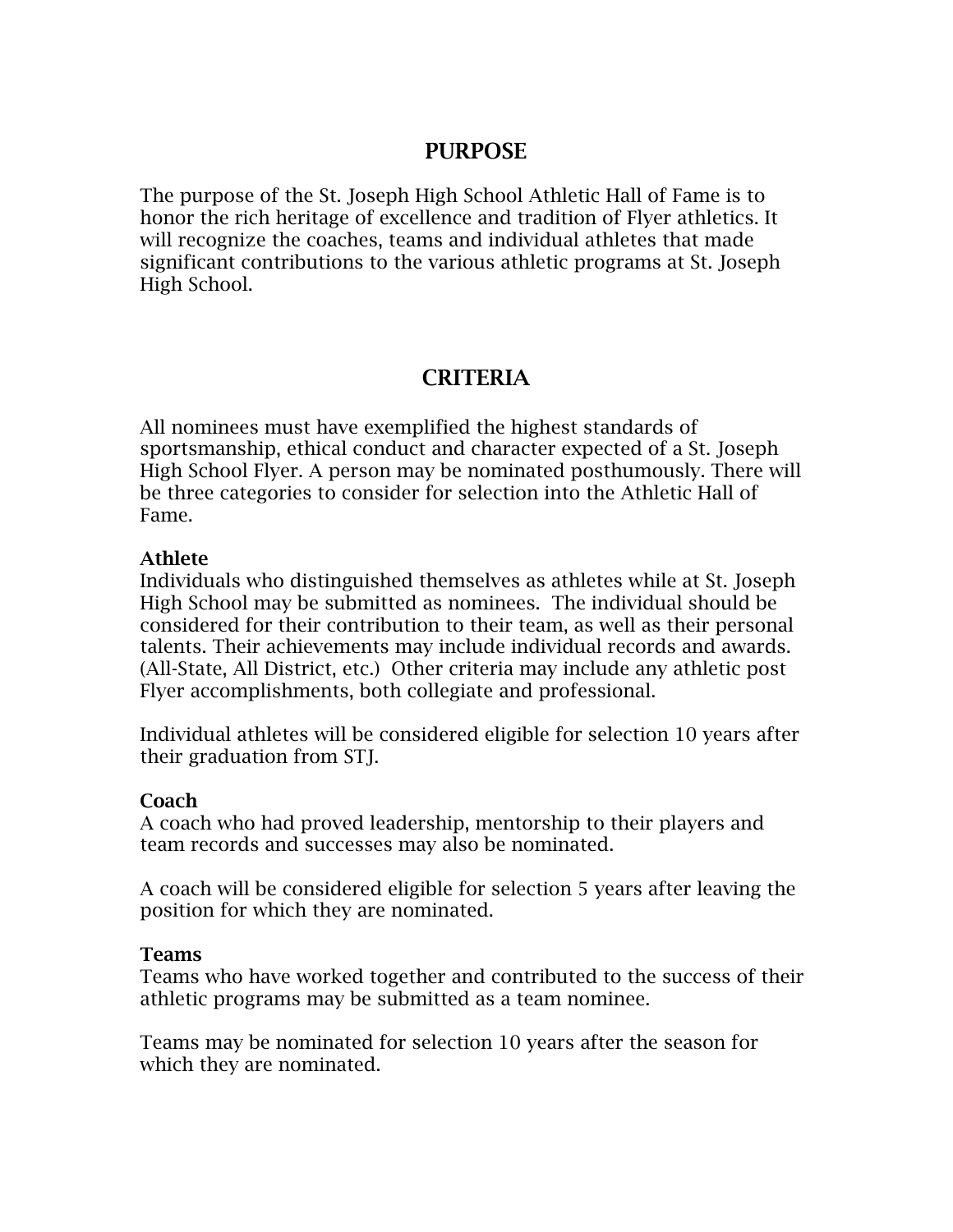# NOMINATIONS

Nomination forms will be available in the spring at the school and online prior to the stated deadline. Flyer alumnus, friends, family, faculty and staff may submit a nomination.

The nomination form must be filled out completely and include all relevant information in order for the Selection Committee to consider it. If any of the three categories receives several nominations, all of their nomination forms will be combined.

The deadline for nomination forms will be the  $15<sup>th</sup>$  of August and nominations will be kept on file for two years. A person/team must be renominated to be considered for selection after those two years.

# SELECTION COMMITTEE

The selection committee shall be comprised of the following:

St. Joseph High School Board of Directors Chairman of Alumni Committee Athletic Director President/Principal Alumni or past athletic directors/coaches (4-8) representing several decades -selected by the St. Joseph High School Board of Directors Director of Advancement (Non-Voting)

## SELECTION PROCESS

The Office of Advancement will receive all of the nomination forms to review and submit to the Selection Committee. Each committee member will receive a final list of the candidates and their credentials as provided on their nomination forms. THIS LIST IS TO BE HELD IN CONFIDENCE BY THE SCHOOL AND SELECTION COMMITTEE.

A meeting of the Selection Committee will be called in late summer to convene, consider and vote on the nominated candidates. A quorum of 2/3 of committee members is required for voting purposes. A committee member who cannot attend the meeting may cast their vote by proxy, which will then be counted at the meeting and towards the 2/3 quorum.